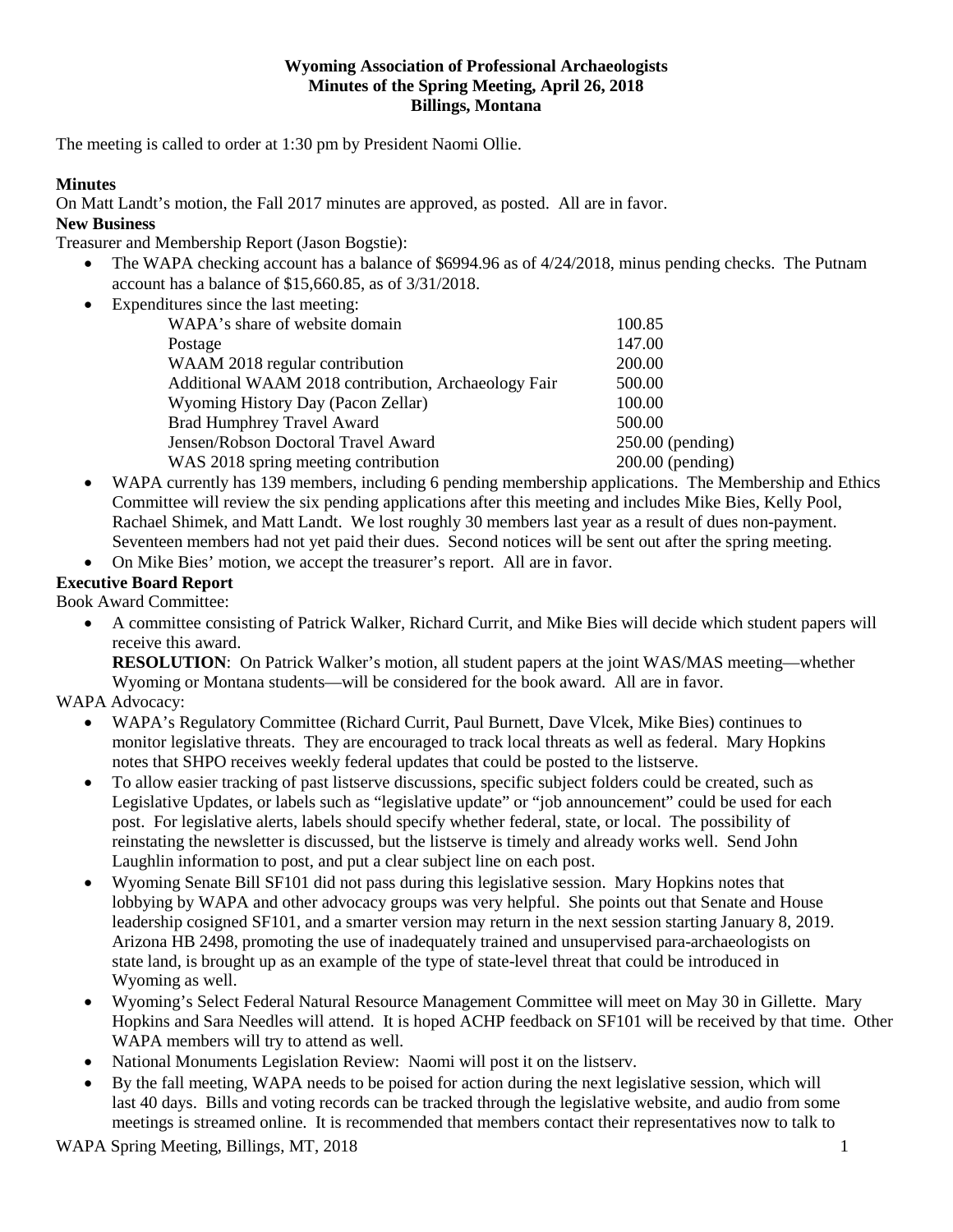them about SF101, tell them that it might show up again, and thank them for voting against it, if they did. Legislators pay attention to emails, phone messages, and visits. They don't always know much about bills, so providing them background information is useful. Most assume there is more historic preservation protection in Wyoming than there is. Mary Hopkins suggests WAPA send a letter now to legislative heads telling them we were very concerned with SF101's introduction, we want to be engaged, and we can be used for expert testimony. Mary also offers to help pull together bullet points for members as talking points, to back up why this legislation is not needed.

- The WAPA Board has initially investigated the pros and cons of hiring a lobbyist, and Kelly presents a summary of findings. We received one recommendation, but his online profile does not seem supportive of historic preservation; it might be difficult to find the right person. One advantage is that they are available to testify when needed. Lobbyists are expensive, but Mary Hopkins points out Wyoming has a comparatively short legislative session and that one could be shared among several entities. The Board will talk to Mary about other Wyoming organizations who might be willing to share a lobbyist with us.
- Wyoming EISs: **Riley Ridge to Natrona**: Dave Vlcek and Mike Bies wrote a letter that we'll send, and they comment that the draft EIS cultural portion is good, and the PA is quite detailed. Two concerns: (1) the definitions of words in relation to NAGPRA are not in the PA; (2) rock art is handled under indirect effects in the EIS and PA, but a 3-mile APE would be better, similar to that for Trails. **Converse County**: We submitted comments, and BLM is now responding to comments received. This programmatic EIS is largely catching up the existing RMP to present; the ROD should be signed by next spring. **Moneta Divide**: No recent news. **South Jonah NPL**: The draft is out, but the ROD is not yet signed. If wanted, Dave Vlcek will draft a letter for WAPA to request consulting party status. **Coal Draw MOA:** WAPA asked for a MOA to resolve adverse effects to cultural resources resulting from the proposed Coal Draw West Bentonite Mine. There's a lot of rock art in that area.

SAA Updates:

- Kelly Pool attended the Council of State Councils meeting as the Wyoming representative and informed the group about SF101. Much of the meeting discussion focused on the AZ bill that would allow para-archaeologists to work unsupervised on state land and its ramifications.
- Dave Vlcek reports on the Repatriation Committee; his 4-year commitment has ended. A SAA Repatriation Interest Group is forming.

WAPA Project Funding Opportunities:

- The Board doesn't receive many applications; we encourage members to submit one. Members are asked to pass on funding opportunities to students, especially those who are not WAPA members and who are not on the listserve. Guidelines for proposals are not formal, but the project should benefit Wyoming archaeology and maximize research. Members should let the Board know about specific research that they don't want WAPA to fund. At a minimum, an application should include your research, the use of potential funds, and who you are.
- Greg Pierce requests \$550 for OWSA to date mammoth remains from Cody. **RESOLUTION**: On Mike Bies' motion, WAPA will provide OWSA \$550 to date mammoth bone. All are in favor.
- Marieka Arksey provides an update on the status of the WAPA-funded date on the Sheep Mountain net. Beta Analytic has provided a quote, and Rick Weathermon can tease out a few fibers from inside the net. Marieka is waiting to hear from Danny Walker.

WAPA Archives at UWAR:

• Six boxes of general files, including the Bairoil project, are stored at UWAR. We don't have a UWAR curation agreement; we will sort through these records and decide where to store what is worth saving at the fall meeting.

Next Meeting:

• Our fall meeting has been in Laramie the last three years in conjunction with the annual Archaeology Fair, to be held on September 8 this year. Delinking the Fair and the fall meeting is discussed, to allow other regions to host it. About 1,300 people attend the fair, with 100 volunteers, and its location can't be moved. No decision about the meeting location is made, and the subject will be revisited later.